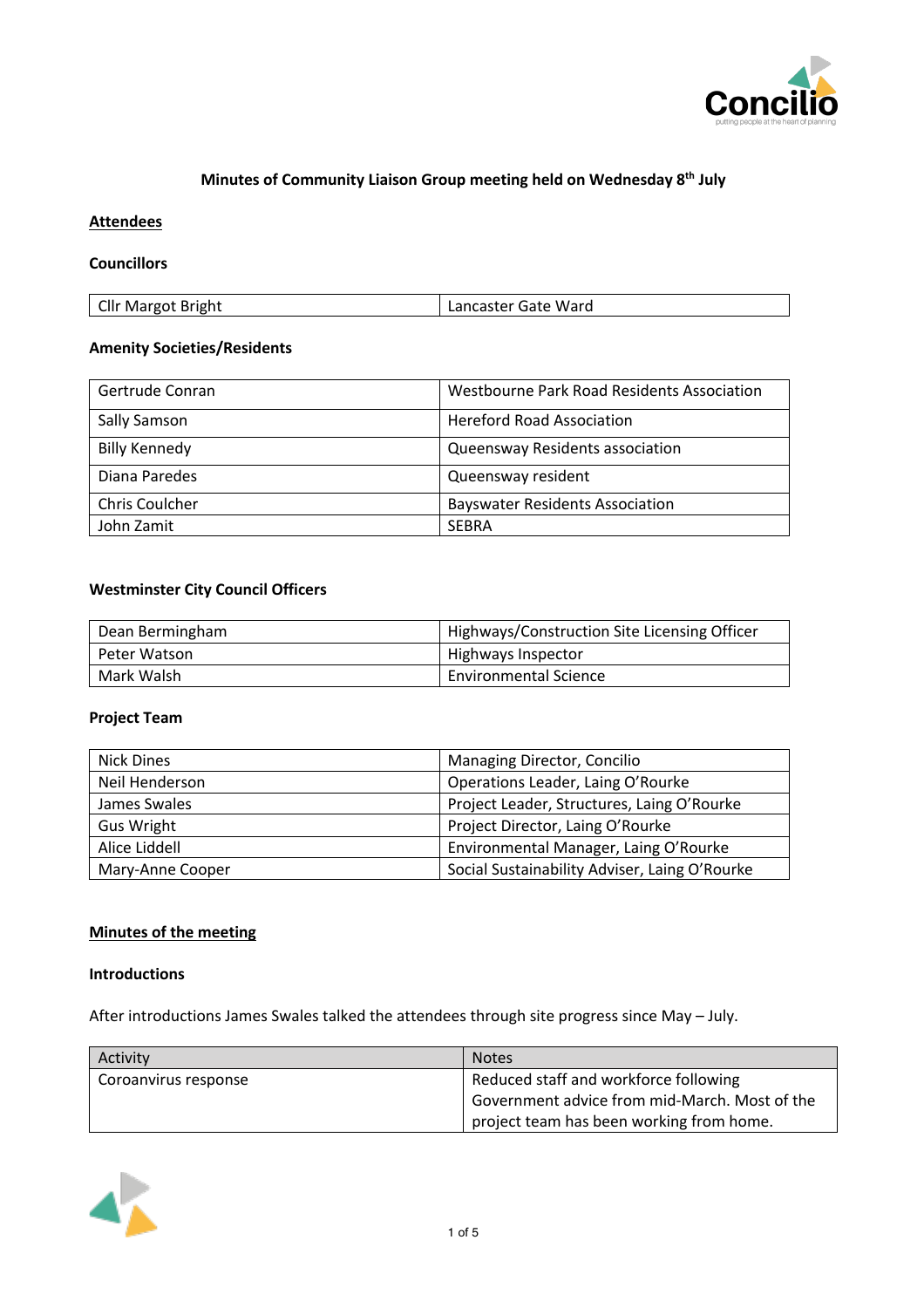

|           | Site has remained operational but social distancing<br>and extra hygiene measures have been introduced.                                                                                                                |
|-----------|------------------------------------------------------------------------------------------------------------------------------------------------------------------------------------------------------------------------|
|           | Main issue is travel to the site and an aversion to<br>using public transport, so we have been paying for<br>staff's car parking.                                                                                      |
|           | There have been 0 cases from the site.                                                                                                                                                                                 |
| Site work | Unknown obstructions have been removed. Piling<br>has been replaced and is completed. Bearing piles<br>along west have been completed. First<br>intermediate slabbing beginning. Perimeter piles<br>have be completed. |

Projected timeline moving forward was discussed and included:

| Activity                                    | <b>Notes</b>                                        |
|---------------------------------------------|-----------------------------------------------------|
| Continuing capping beam (on east side only) | May - August.                                       |
|                                             |                                                     |
|                                             | Limited disruption on residents - there will be     |
|                                             | some vibration when the concreate is being          |
|                                             | poured.                                             |
| Continuing bearing piles (plunge column     | $May - August$                                      |
| installation)                               |                                                     |
|                                             | Some noise to residents $-$ as it progresses works  |
|                                             | will move further east away from residents on       |
|                                             | Redan Place.                                        |
| <b>Tower Crane installation</b>             | Mid-August                                          |
|                                             |                                                     |
|                                             | Some visual impact to residents, there will be 5 in |
|                                             | total.                                              |

Mary-Anne Cooper then talked through issues that had been raised by the local community and what the response had been to address this. The issues were:

#### *Delivery Management System*

There had been a number of complaints regarding deliveries. MAC outlined the delivery management system that the site operates:

- All deliveries are booked with 48 hours advanced notice using an online booking system.
- Deliveries are then assigned a time slot.
- Due to external influences vehicles often have to wait in a holding area (at Bishop's Bridge Road) before they are allowed on site. The holding site has 5, well trained gate marshals to ensure this is followed.

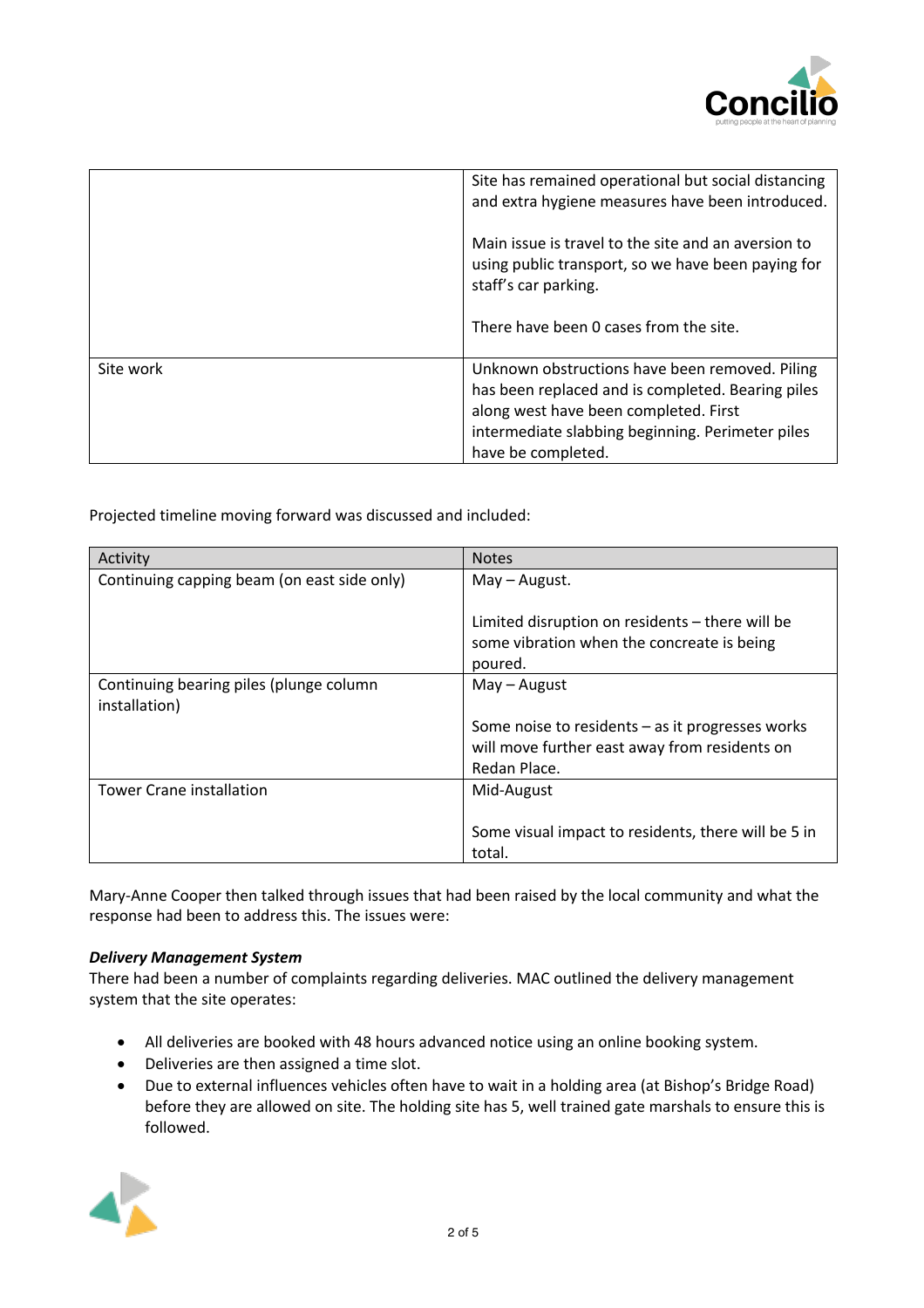

- Detailed records of all deliveries are kept by the gate marshal. The gate marshal also ensures there are no idle engines and any 'reverse alarms' are switched off to prevent disruption to residents.
- Morning deliveries are preferred to evening deliveries as it is often quicker and causes less disruption.
- There have been 37 out of hour deliveries since LOR work on site.

During August the site will have grillages put in which will mean the delivery of large steeal beams to the site.

### *Traffic barriers – Queensway*

LOR installed these barriers to prevent illegal parking on Queensway however they are being used by the public as benches or squatting. LOR is examining how to modify them so this is prevented.

#### *Overruns and wheel washing*

It was acknowledged that overruns are a key issue and track barriers. The overruns are to deal with the plunge system, the piling and they are being done in a reasonable manner. The methodology has been changed to reflect the recent concerns. Mud gets lodged to the rear axles which can be a problem, but the fire marshals are being tasked with dealing with this, so we do not have to use the noisy cleaning process.

#### *Sustainability*

Alice Liddal (AL) provided an update on the sustainability initiatives that are being delivered on site. Key issues were:

- 2020 target to divert 100% of site waste from landfill. In 2019 98% was achieved.
- All timber supplied from sustainable sources and all steel responsibly sourced.
- All concreate to have the lowest embodied carbon technology feasible.
- Target of excellent for 'BREEAM' rating.
- Commitment to positive environmental management and energy reduction.

#### *Other issues*

LOR has completed the conversion of the Old Thai restaurant on Westbourne Grove to offices.

The project team is also trying to keep on top of the appearance of the site, dealing with graffiti and having daily sweeps around the external perimeter.

Submitted to the Considerate Constructer Scheme, an independent organisation founded to raise standards in the construction industry.

Also taken part in Kensington & Chelsea's and Hammersmith &Fulham's road safety campaign to commit to road safety in west London.

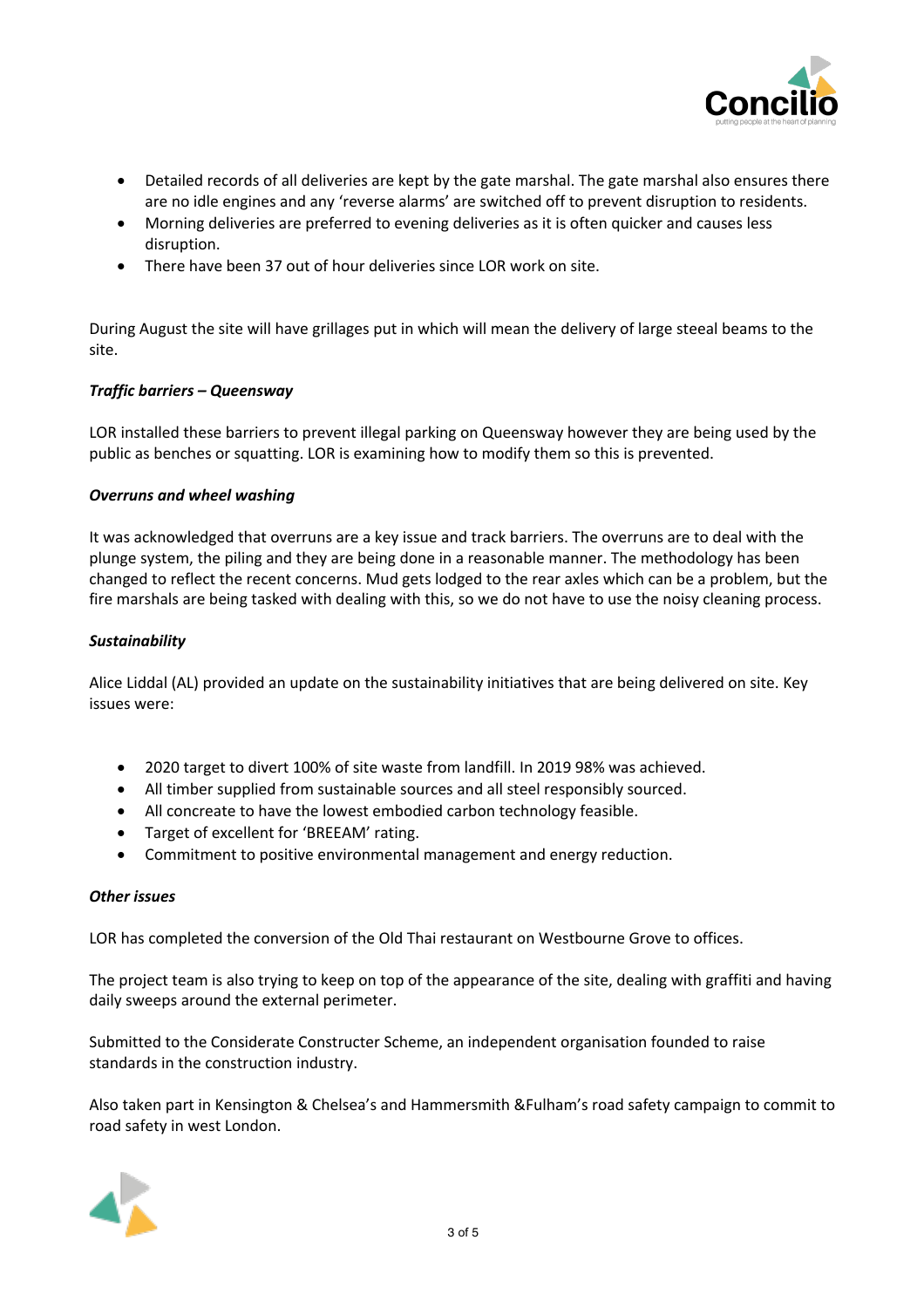

# **Questions to LOR:**

**Q – Diana Paredes)** I am a bit concerned in general that our end of Queensway is taken for granted with a few things that have happened over the past few years – the situation from our end seems to have escalated with deliveries every other week and we are a bit confused to why this is happening – it is walking us up early in the morning and the sporadic nature of the deliveries means we cannot plan for when they are coming which is proving detrimental to our mental health. How many deliveries are we expecting over the next few months and is there an end in site? Can we test evening deliveries?

**A – James Swales)** Reiterated the delivery management scheme that is in place for the site as well as apologising for any disturbances caused. There have been 37 out of hours deliveries and there's potentially 60 plunge column deliveries over the next 20 weeks which roughly equals 3 a week until the end of the year.

Dean Bermingham also added that from a Westminster City Council perspective it was much better to have early morning deliveries. The MET police do not allow unusual deliveries to be on the road until after 7pm and so if there were evening deliveries, there would potentially have people on site till 11pm with associated light and noise pollution - which is unacceptable. It is preferred to have 5-10 mins disruption in the morning opposed to 2-3 hours disruption in the evening. Evening deliveries are also less reliable as deliveries have to drive down during the day so are more prone to delays.

**Q – Diana Paredes)** At what time would workers be arriving and leaving? Wil it be out of hours and where will they be parking?

**A – James Swales)** Workers tend to arrive between 6:30am and 7am. They have been told to be quiet when on the site to not to disturb the residents. They won't be parking outside resident places and they should be leaving at 6pm.

**ACTION:** Project team to pick up with Diana offline to see if there can be anything additional that can be *done.*

**Q - Sally Samson)** There were some previous vibrations on Hereford Road, will there be any future issues regarding this?

**Q - Chris Colcher)** The same question but for Bayswater? Will there be any subterranean noise as a result of the grillages?

**A – James Swales)** The grillages are just steel beams that we drop off on the top of plunge columns and then bolt together, so it won't cause the vibrations. No, we are not envisaging any of that. If you haven't had any issues over the last few weeks then you'll have no issues going forward.

We can arrange to have some videos of the process put on the website and potential site tours for interested parties?

ACTION: When social distancing rules allow - arrange site tours for the leaders of each resident association.